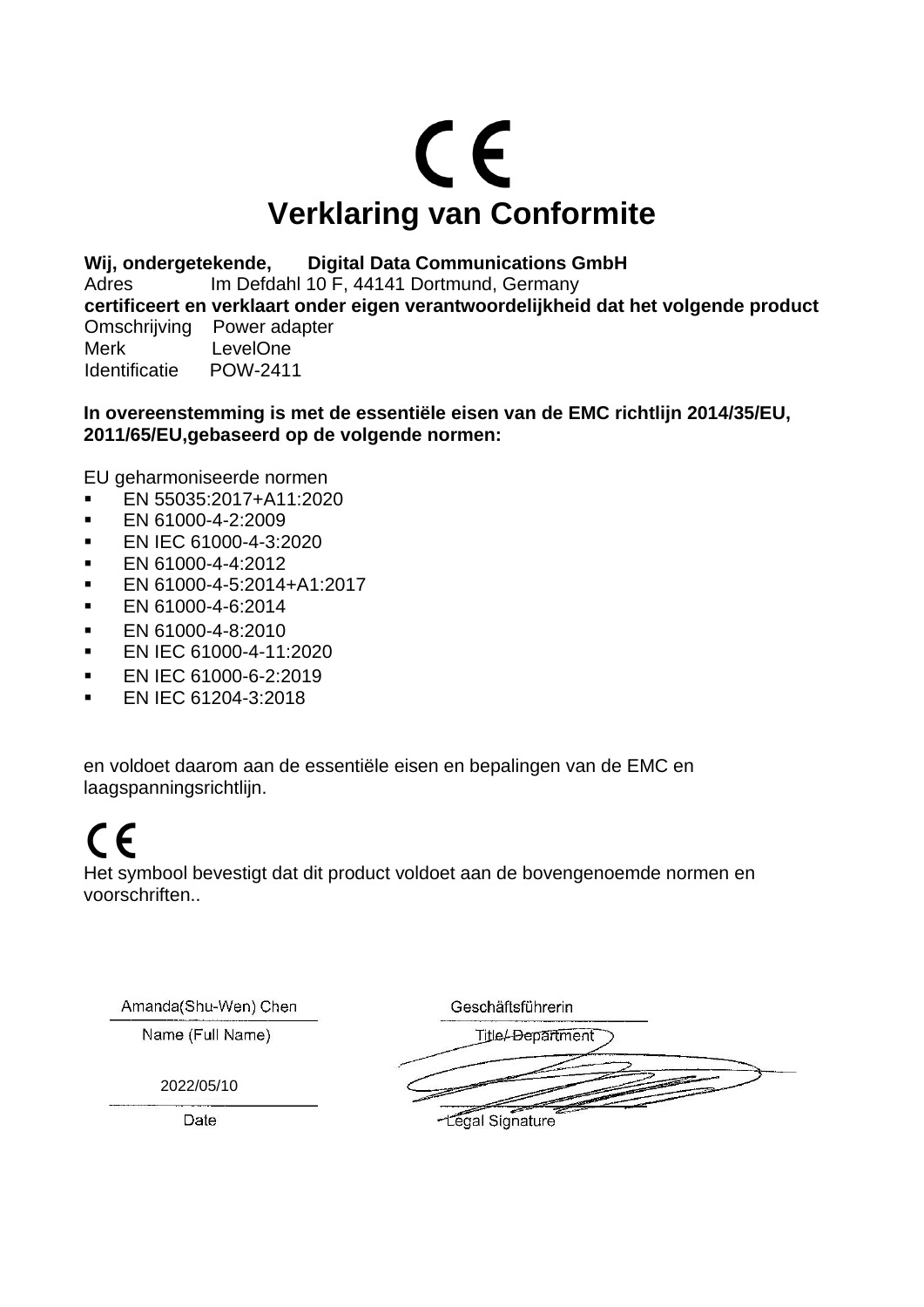

**We, the undersigned, Digital Data Communications GmbH**

Address Im Defdahl 10 F, 44141 Dortmund, **Germany Certify and declare under our sole responsibility that the following apparatus**  Type Power adapter Brandname LevelOne Product POW-2411

**Conforms with the essential requirements of the EMC Directive 2014/35/EU, 2011/65/EU, based on the following specifications applied:**

EU harmonised standards

- EN 55035:2017+A11:2020
- **EN 61000-4-2:2009**
- **EN IEC 61000-4-3:2020**
- **EN 61000-4-4:2012**
- EN 61000-4-5:2014+A1:2017
- EN 61000-4-6:2014
- **EN 61000-4-8:2010**
- **EN IEC 61000-4-11:2020**
- **EN IEC 61000-6-2:2019**
- EN IEC 61204-3:2018

and therefore complies with the essential requirements and provisions of the EMC Directive.

### $\epsilon$

The symbol confirms that this product conforms to the above named standards and regulations.

| Amanda(Shu-Wen) Chen | Geschäftsführerin                            |
|----------------------|----------------------------------------------|
| Name (Full Name)     | <b>Title/-Department</b>                     |
| 2022/05/10           |                                              |
| Date                 | $\overline{\phantom{a}}$<br>-Legal Signature |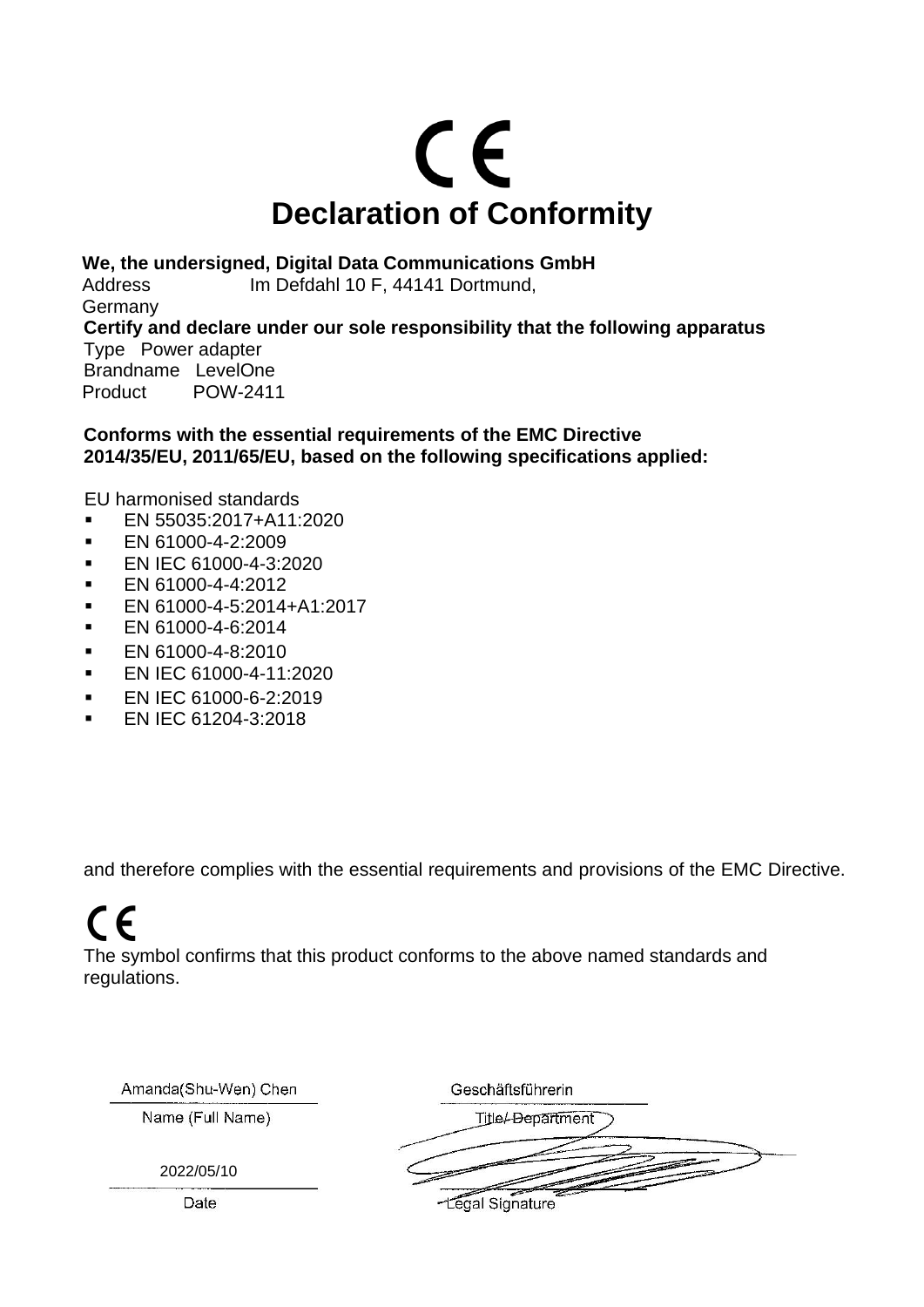# CE **Declaración de Conformidad**

**El fabricante Digital Data Communications GmbH** 

Dirección: Im Defdahl 10 F, 44141 Dortmund, Germany

**Declara mediante este documento que el producto**

Tipo Power adapter Producto POW-2411 Marca LevelOne

#### **Cumple con las siguientes directivas:**

- **Directiva EMC 2014/35/EC.**
- Directiva 2011/65/EU

#### **El producto cumple asimismo con las siguientes normas:**

- EN 55035:2017+A11:2020
- **EN 61000-4-2:2009**
- **EN IEC 61000-4-3:2020**
- **EN 61000-4-4:2012**
- EN 61000-4-5:2014+A1:2017
- EN 61000-4-6:2014
- **EN 61000-4-8:2010**
- EN IEC 61000-4-11:2020
- EN IEC 61000-6-2:2019
- **EN IEC 61204-3:2018**

# $C \in$

Este producto ha sido diseñado para su uso sólo en interiores.

La marca CE certifica que este producto se adecua a las especificaciones y regulaciones arriba mencionadas.

Este producto es adecuado para todos los países de la UE.

| Amanda(Shu-Wen) Chen | Geschäftsführerin        |
|----------------------|--------------------------|
| Name (Full Name)     | <b>Title/-Department</b> |
|                      |                          |
| 2022/05/10           |                          |
| Date                 | -Legal Signature         |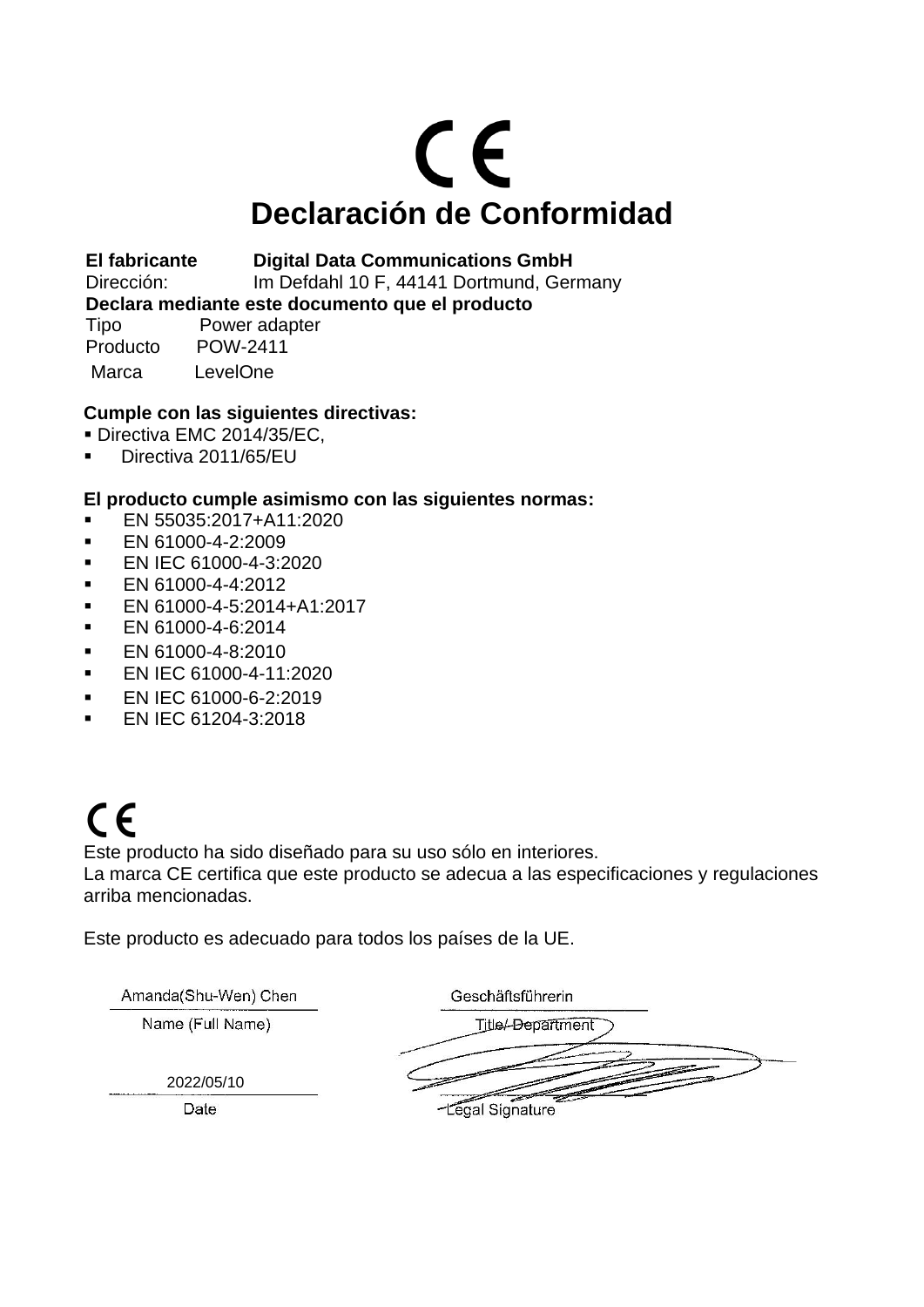

**Der Hersteller Digital Data Communications GmbH**  Adresse Im Defdahl 10 F, 44141 Dortmund, Germany

#### **erklärt hiermit, dass das Produkt**

Typ Power adapter Produkt POW-2411 Markenname LevelOne

#### **den folgenden Richtlinien entspricht:**

- 2014/35/EC
- 2011/65/EU

#### **Für die Beurteilung der Einhaltung der Konformität angewandte Normen:**

- EN 55035:2017+A11:2020
- **EN 61000-4-2:2009**
- **EN IEC 61000-4-3:2020**
- EN 61000-4-4:2012
- EN 61000-4-5:2014+A1:2017
- EN 61000-4-6:2014
- EN 61000-4-8:2010
- EN IEC 61000-4-11:2020
- **EN IFC 61000-6-2:2019**
- **EN IEC 61204-3:2018**

### $\epsilon$

Das Zeichen bestätigt, dass dieses Produkt oben aufgeführte Normen und Bestimmungen erfüllt.

| Amanda(Shu-Wen) Chen | Geschäftsführerin |
|----------------------|-------------------|
| Name (Full Name)     | Title/-Department |
|                      |                   |
| 2022/05/10           |                   |
| Date                 | -Legal Signature  |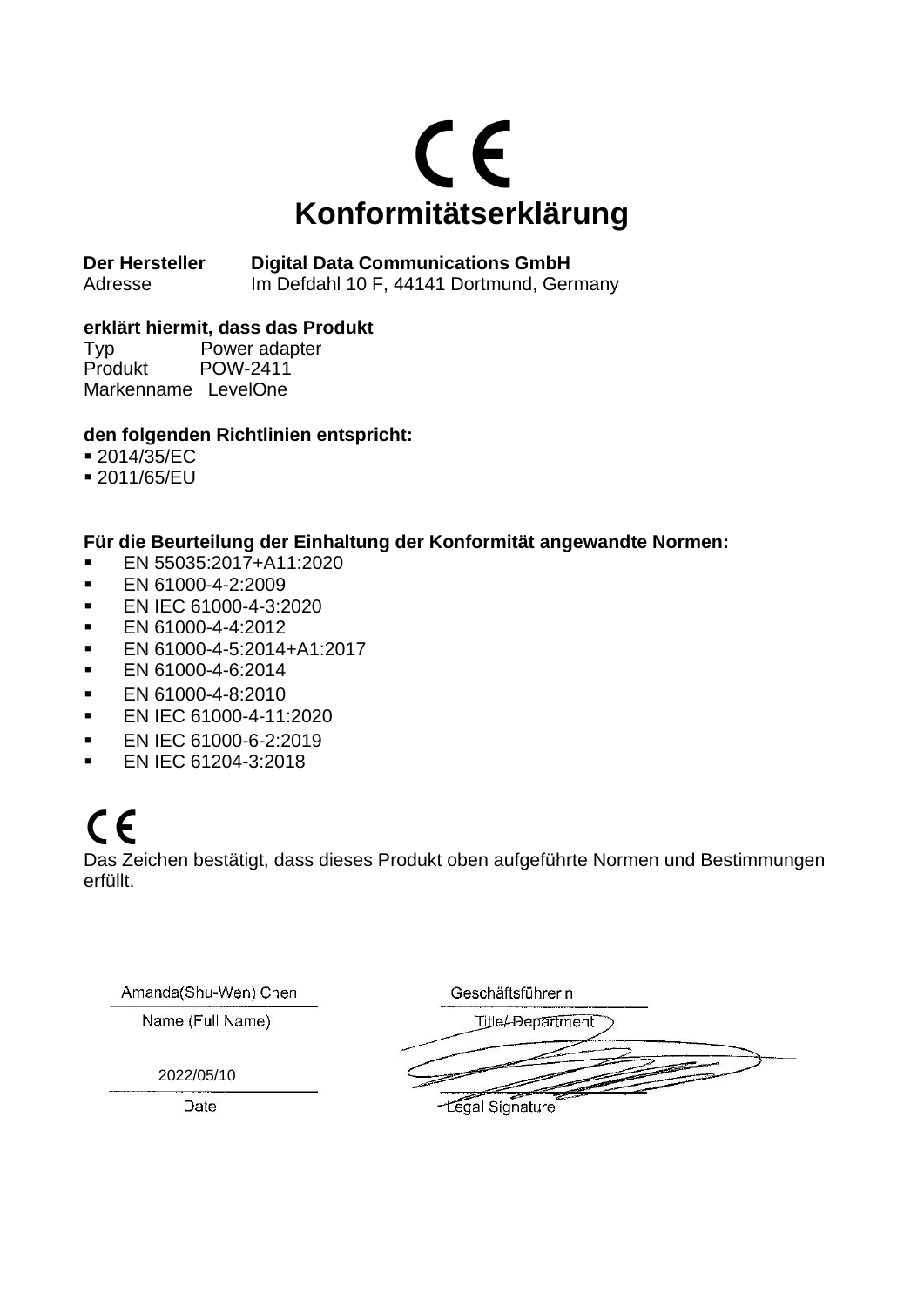# CE **Déclaration de Conformité**

Nous, les soussignés **Digital Data Communications GmbH** Adresse Im Defdahl 10 F, 44141 Dortmund, Germany **Certifie et déclare sous sa seule responsabilité que le produit suivant** Type Power adapter Produit POW-2411 Enseigne LevelOne

**En conformité avec les exigences essentielles de la directive CEM 2014/35/EC,2011/65/EU, sur la base des normes suivantes:**

#### **Les normes harmonisées d' EU**

- EN 55035:2017+A11:2020
- **EN 61000-4-2:2009**
- EN IEC 61000-4-3:2020
- **EN 61000-4-4:2012**
- EN 61000-4-5:2014+A1:2017
- $\blacksquare$  EN 61000-4-6:2014
- **EN 61000-4-8:2010**
- EN IEC 61000-4-11:2020
- **EN IEC 61000-6-2:2019**
- EN IEC 61204-3:2018

### $C \in$ Le symbole confirme que ce produit répond aux normes et règlements ci-dessus ..

| Amanda(Shu-Wen) Chen | Geschäftsführerin            |
|----------------------|------------------------------|
| Name (Full Name)     | Title/-Department            |
|                      |                              |
| 2022/05/10           |                              |
| Date                 | <b>Contract</b><br>Signature |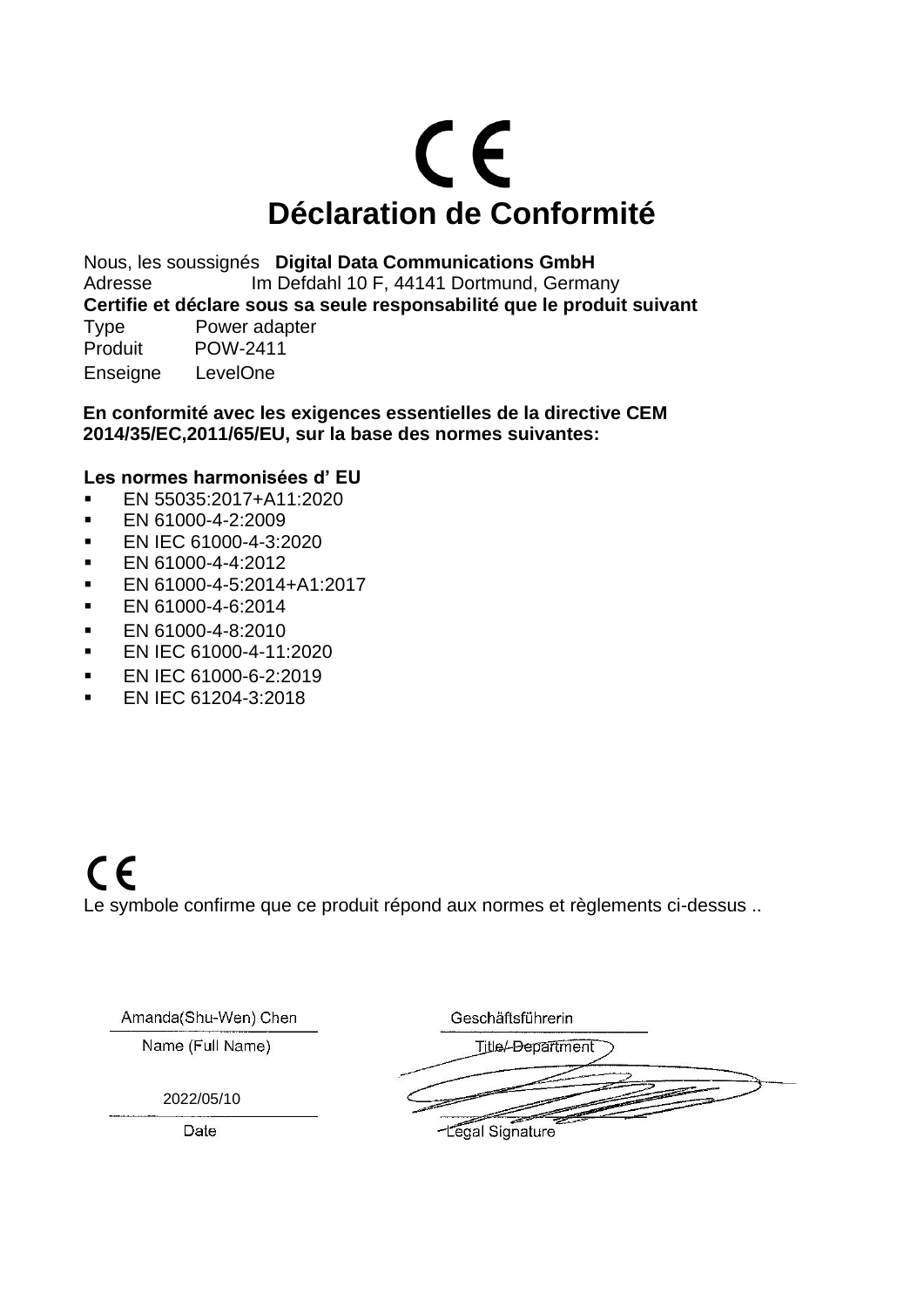# $C<sub>f</sub>$ **Dichiarazione di conformità**

**In fabbricante Digital Data Communications GmbH**  Indirizzo Im Defdahl 10 F, 44141 Dortmund, Germany

#### **Dichiara qui di seguito che il prodotto**

Tipo Power adapter Prodotto POW-2411 Nome marca LevelOne

- 2014/35/EC
- 2011/65/EU

#### **Sono stati applicati i seguenti standard per assicurarne la conformità:**

- EN 55035:2017+A11:2020
- **EN 61000-4-2:2009**
- **EN IEC 61000-4-3:2020**
- EN 61000-4-4:2012
- EN 61000-4-5:2014+A1:2017
- **EN 61000-4-6:2014**
- **EN 61000-4-8:2010**
- EN IEC 61000-4-11:2020
- **EN IFC 61000-6-2:2019**
- **EN IEC 61204-3:2018**

### $C \in$

Il simbolo CE conferma che questo prodotto è conforme ai suddetti standard e regolamentazioni.

| Amanda(Shu-Wen) Chen | Geschäftsführerin        |
|----------------------|--------------------------|
| Name (Full Name)     | <b>Title/-Department</b> |
| 2022/05/10           |                          |
| Date                 | -Legal Signature         |